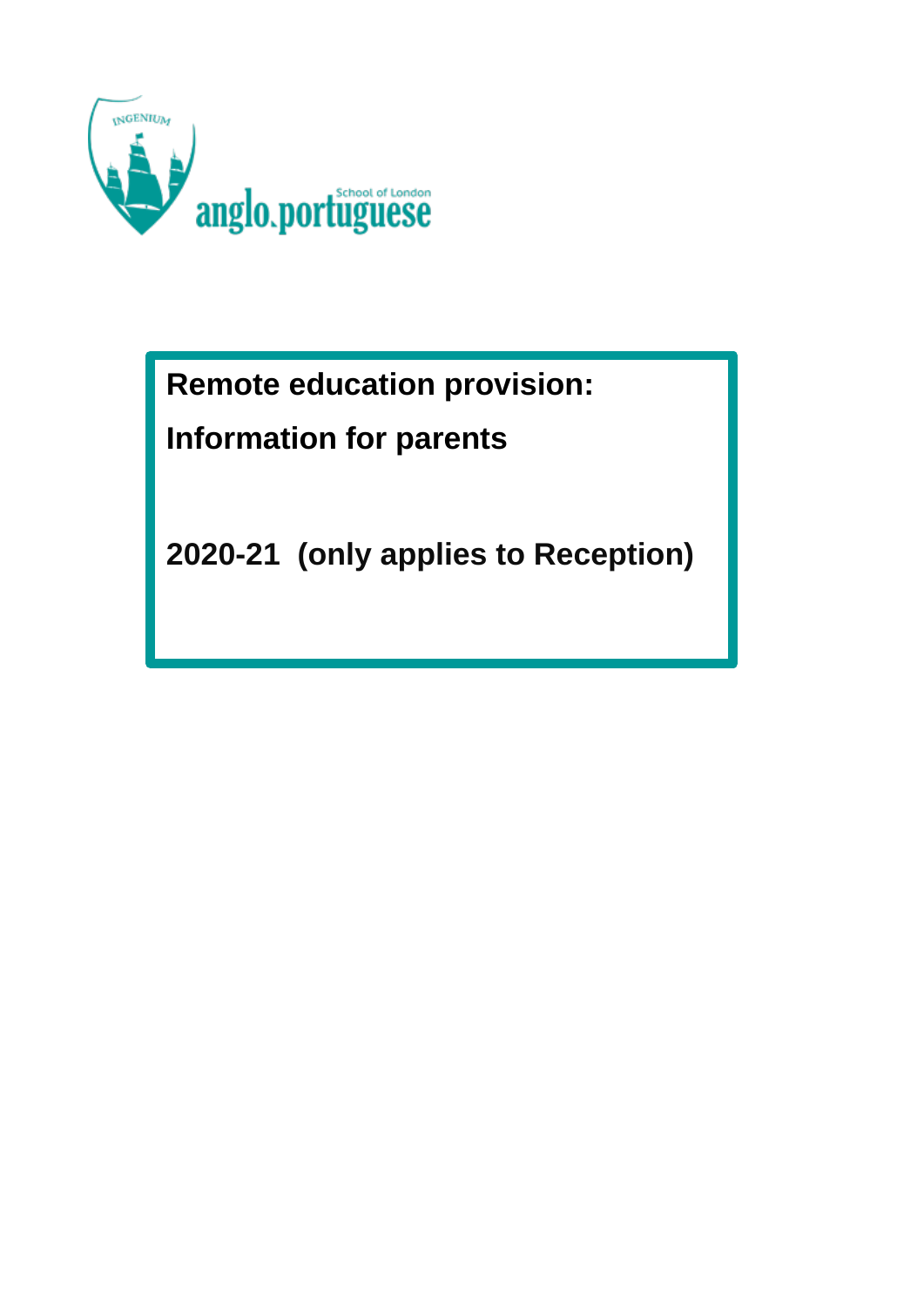# **Remote education provision: information for parents**

This information is intended to provide clarity and transparency to pupils and parents or carers about what to expect from remote education where national or local restrictions require entire cohorts (or bubbles) to remain at home.

For details of what to expect where individual pupils are self-isolating, please see the final section of this page.

## **The remote curriculum: what is taught to pupils at home**

A pupil's first day or two of being educated remotely might look different from our standard approach, while we take all necessary actions to prepare for a longer period of remote teaching.

#### **What should my child expect from immediate remote education in the first day or two of pupils being sent home?**

Teachers will upload work on Seesaw which the children and families are already familiar with for home-learning. Tasks will be assigned to individual children and support their needs.

#### **Following the first few days of remote education, will my child be taught broadly the same curriculum as they would if they were in school?**

We teach the same curriculum remotely as we do in school wherever possible and appropriate. However, we have needed to make some adaptations in some areas of learning due to children not having certain resources at home as they would in school. We also differentiate and provide personalised support for children with **SEND.** 

## **Remote teaching and study time each day**

#### **How long can I expect work set by the school to take my child each day?**

We expect that remote education (including remote teaching and independent work) will take pupils broadly the following number of hours each day:

Reception: Maximum of 1.5hours of screen time – this includes daily phonics input, daily maths input, daily literacy and story time input and Portuguese. Children will also have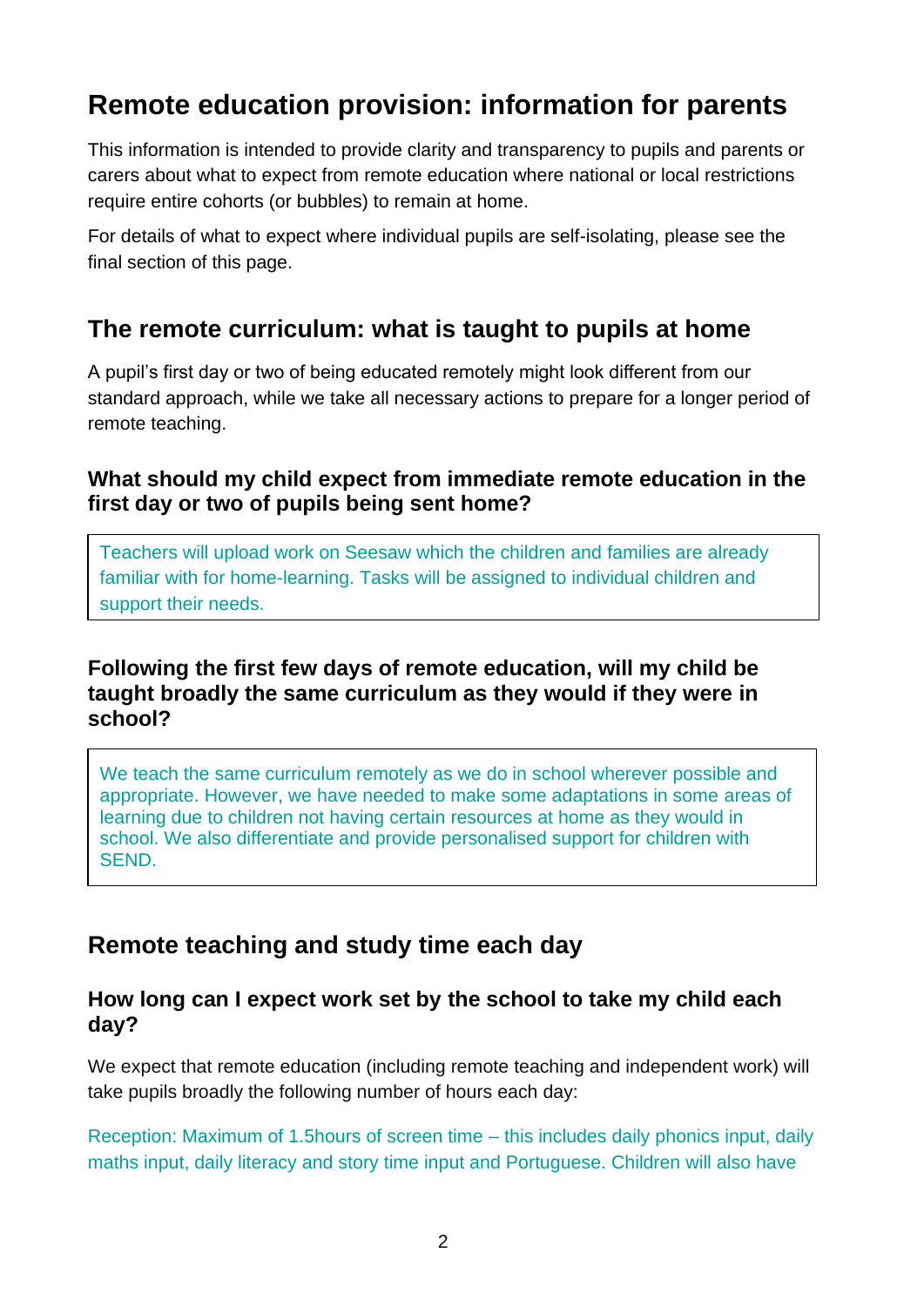access to creative, personal and physical development activities which they can do throughout the week.

## **Accessing remote education**

#### **How will my child access any online remote education you are providing?**

All parents will have a unique access code for their child in order to access and upload learning on to Seesaw.

Lessons and tasks will be uploaded on Seesaw. There will be no live lessons due to risks and due to children requiring a lot of adult support to access.

#### **If my child does not have digital or online access at home, how will you support them to access remote education?**

We recognise that some pupils may not have suitable online access at home. We take the following approaches to support those pupils to access remote education:

- The school will communicate with all families and find out (in advance) who needs support with digital equipment at home. The school has ipads which will be loaned to families
- The school will also ensure that all families can upload work and access homelearning on Seesaw
- Parents will collect their device on the last day of school prior to a closure/lockdown
- Staff including the SENCO, will print personalised resources for individual children depending on their needs
- All work will be uploaded to the online portal Seesaw
- Teachers will monitor access and contact individual families for support.

#### **How will my child be taught remotely?**

We use a combination of the following approaches to teach pupils remotely: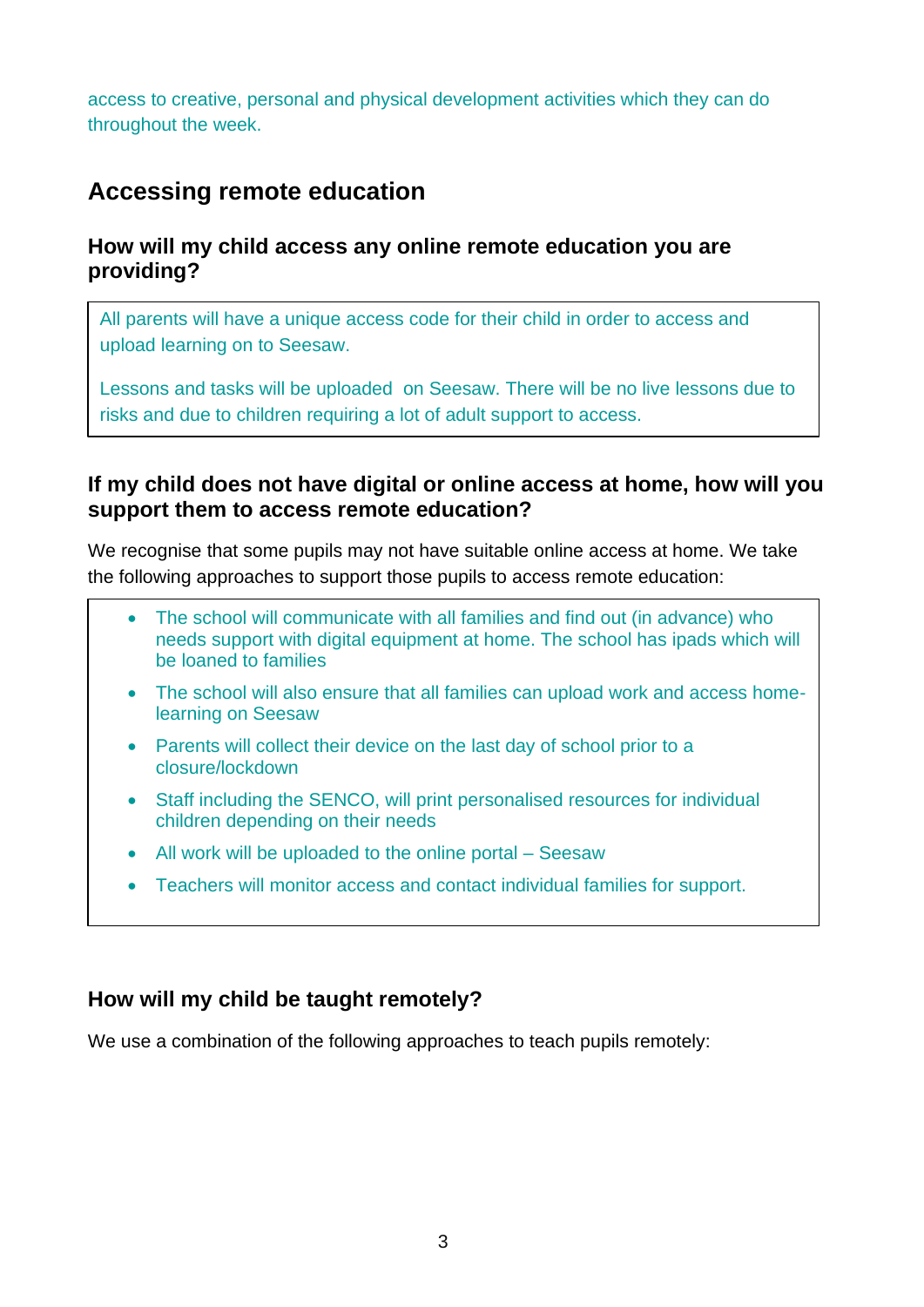- Pre-recorded lessons (uploaded daily including: by the class teachers, RWInc Phonics sessions, Whiterose maths)
- printed paper packs produced by teachers (e.g. workbooks, worksheets)
- All reading books will be uploaded on Seesaw (online rather than exchanging books)
- Each termly knowledge organiser will be uploaded on Seesaw so that the parents know what the full coverage of the curriculum.

# **Engagement and feedback**

•

#### **What are your expectations for my child's engagement and the support that we as parents and carers should provide at home?**

- Expectations for pupils' engagement with remote education daily phonics, maths and story time. 1-2 pieces of writing/mark making per week. 1-2 pieces of topic/creative. These can be video-form.
- Expectations of parental support, for example, setting routines to support your child's education – School will provide guidance for families and consult with individual families directly.

#### **How will you check whether my child is engaging with their work and how will I be informed if there are concerns?**

- How, and how often, you will check pupils' engagement with remote education – daily via Seesaw, safeguarding and wellbeing calls and zoom events.
- What action you take where engagement is a concern, including how you will inform parents and carers – teachers will make a call and adjust work.

### **How will you assess my child's work and progress?**

Feedback can take many forms and may not always mean extensive written comments for individual children. For example, whole-class feedback or quizzes marked automatically via digital platforms are also valid and effective methods, amongst many others. Our approach to feeding back on pupil work is as follows: